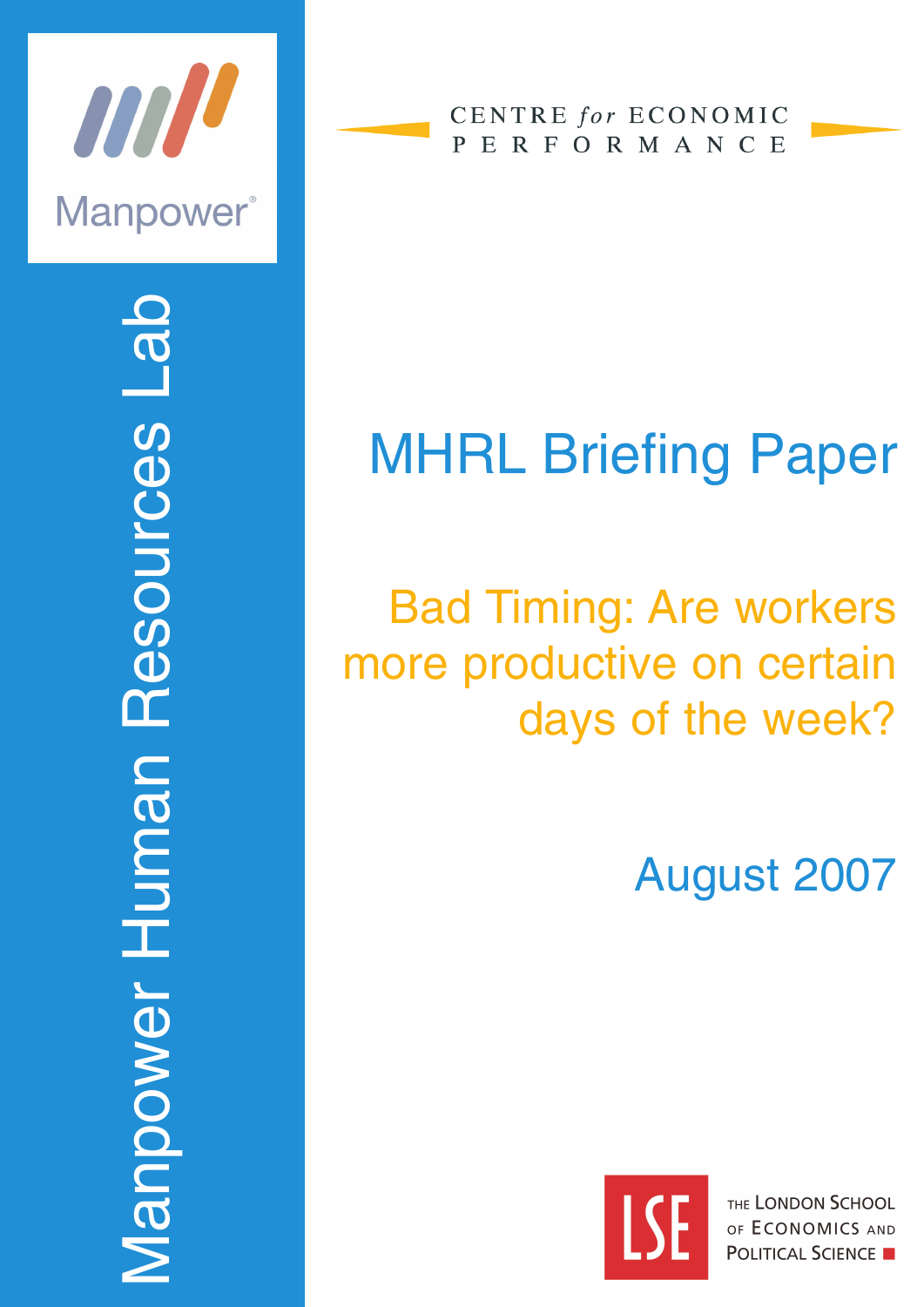#### **MANPOWER HUMAN RESOURCES LAB, CEP**

As one of the world's foremost employment agencies, Manpower is seeking to contribute to the analysis of and policy debate around the issues of the changing world of work. In May 2006 it therefore established with the Centre for Economic Performance the Manpower Human Resources Lab at the London School of Economics. The aim of the Lab is to become a leading centre studying the impact of human resource decisions and labour market trends on productivity at firm, national and global levels.

#### **SENIOR STAFF**

|                        | Prof. Stephen Machin, FBA Director MHRL & Research Director, CEP           |
|------------------------|----------------------------------------------------------------------------|
| Alex Bryson            | Manpower Research Fellow, CEP                                              |
|                        | Professor Richard Freeman Director, Labour Studies Programme NBER & Senior |
|                        | <b>Research Fellow CEP</b>                                                 |
| <b>Tony Glassborow</b> | Human Resources Director, EMEA Manpower Inc                                |
| Prof. Alan Manning     | Director, Labour Markets Programme CEP                                     |
| Prof. John Van Reenen  | Director, Centre for Economic Performance                                  |
|                        |                                                                            |

Jo Cantlay **Administrator** 

#### **CONTACT US**

| Website:        | www.lse.ac.uk/manpower                                                                                                                     |
|-----------------|--------------------------------------------------------------------------------------------------------------------------------------------|
| Postal address: | Manpower Human Resources Lab<br>Centre for Economic Performance<br>London School of Economics<br><b>Houghton Street</b><br>London WC2A 2AE |
| Fmail:          | $i.m. cantlay@$ se.ac.uk                                                                                                                   |
| Telephone:      | +44 (0) 20 7955 7285                                                                                                                       |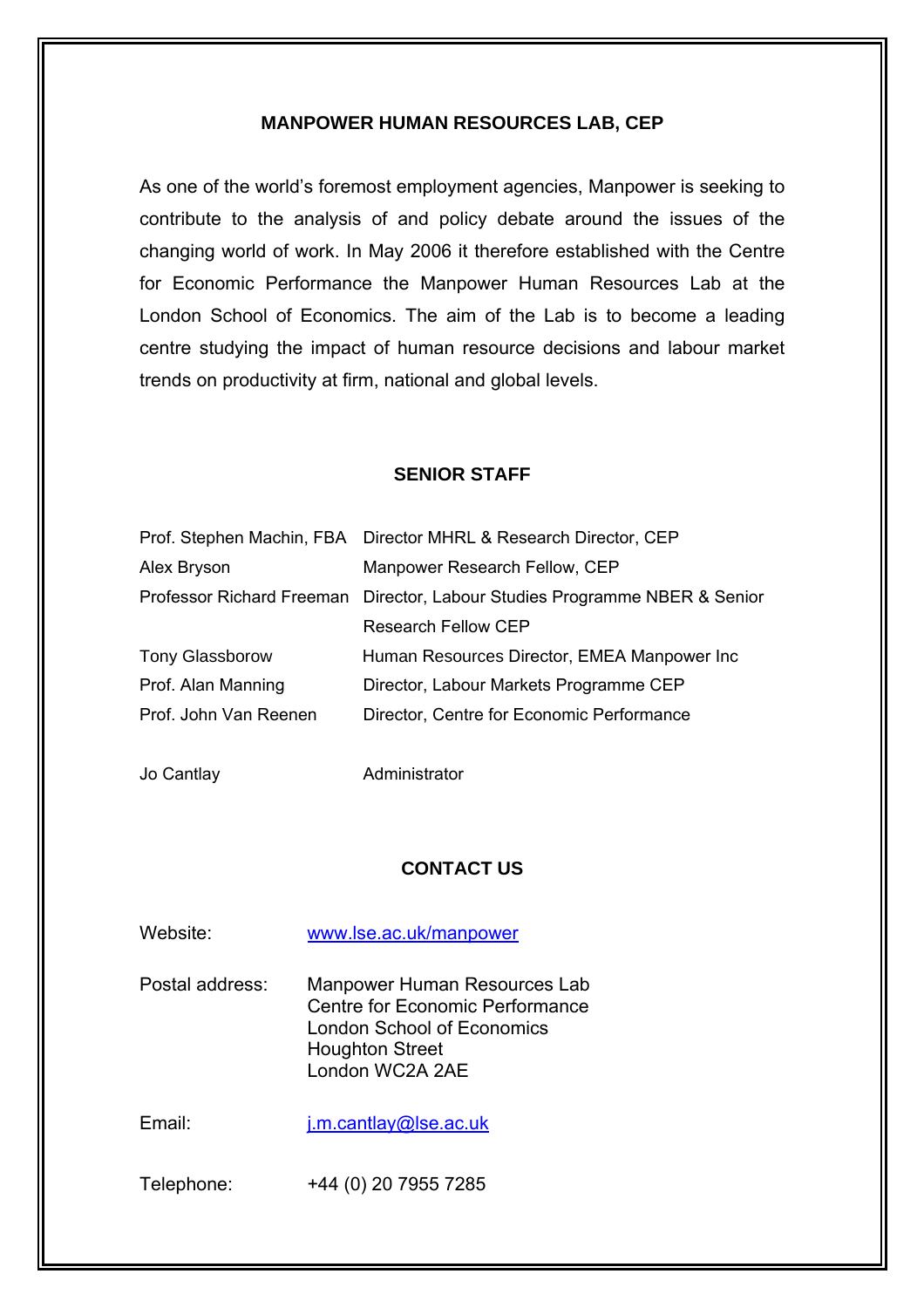## **Acknowledgements**

Thanks to the Royal Society of Arts for funding the study by Alex Bryson and John Forth, 'Are There Day of The Week Productivity Effects?'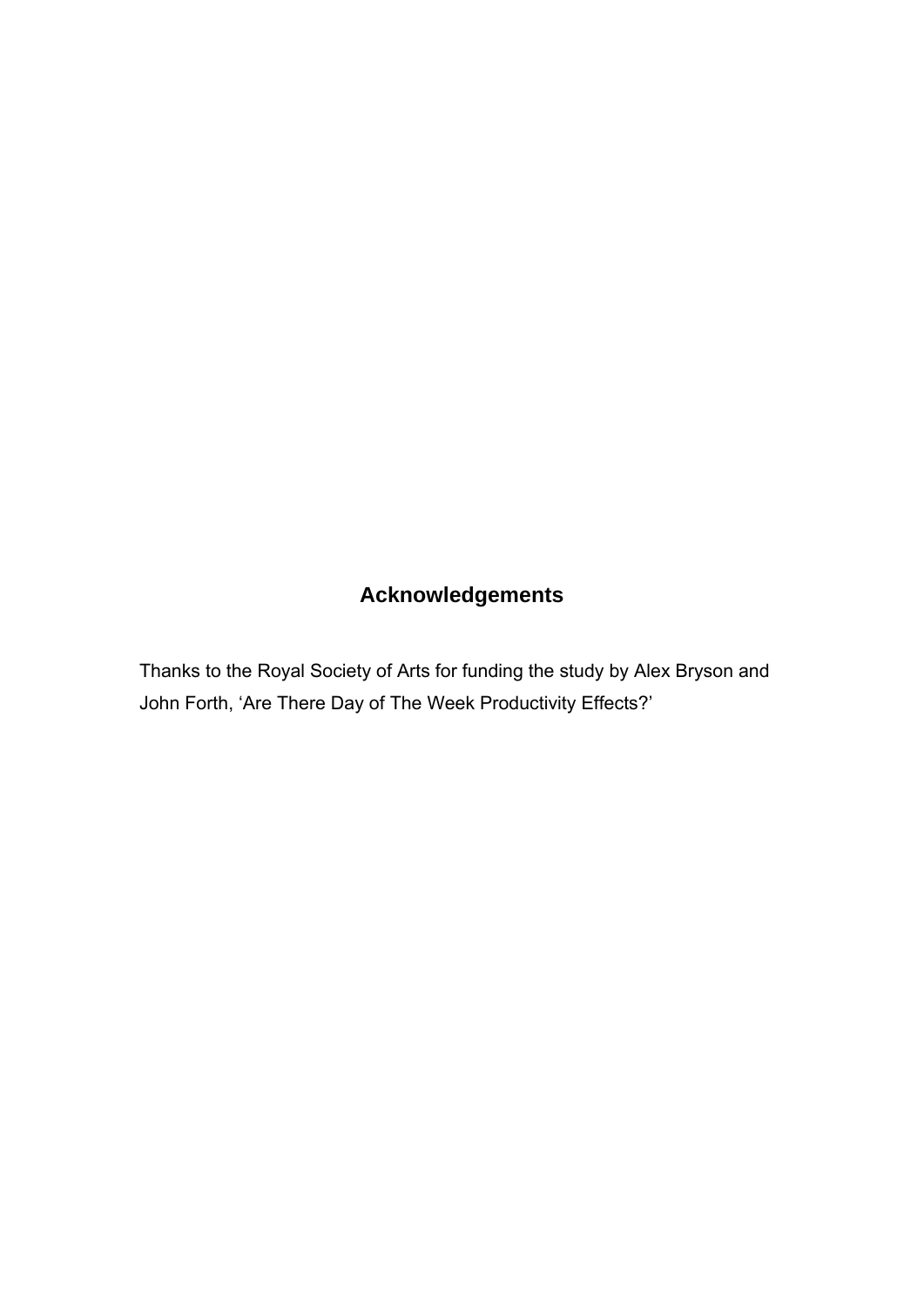## **Bad Timing:**

## **Are workers more productive on certain days of the week?**

Research evidence suggests that labour productivity – output per hour worked – can vary over the course of the week. Employers could therefore benefit by reorganising working time – perhaps by concentrating employees' hours in the middle of the week or introducing greater flexibility in work schedules.

## **Key findings**

- The distribution of working time across the days of the week indicates when there is the biggest input of labour to productive activity.
- The traditional working days of Monday to Friday each account for around one sixth of the aggregate supply of working time across a typical week. Tuesday accounts for the largest share of working time (18.8%) and Friday the lowest (16.8%).
- The pattern of working time varies considerably by industry sector: for example, weekends account for a relatively large share of total working time in sectors such as 'hotels and restaurants' and 'retail'.
- While there is scant direct evidence on productivity variation by day of the week, it does seem likely that daily output tends to reach a peak in midweek and tails off towards the weekend.
- There is also indirect evidence of variations in productivity by days of the week in productivity-related outcomes like worker absence patterns, injuries and accidents at work and reported job satisfaction.
- There is a need for more and better data on 'day effects'. But if productivity does indeed rise and then gradually decline over the working week, employers might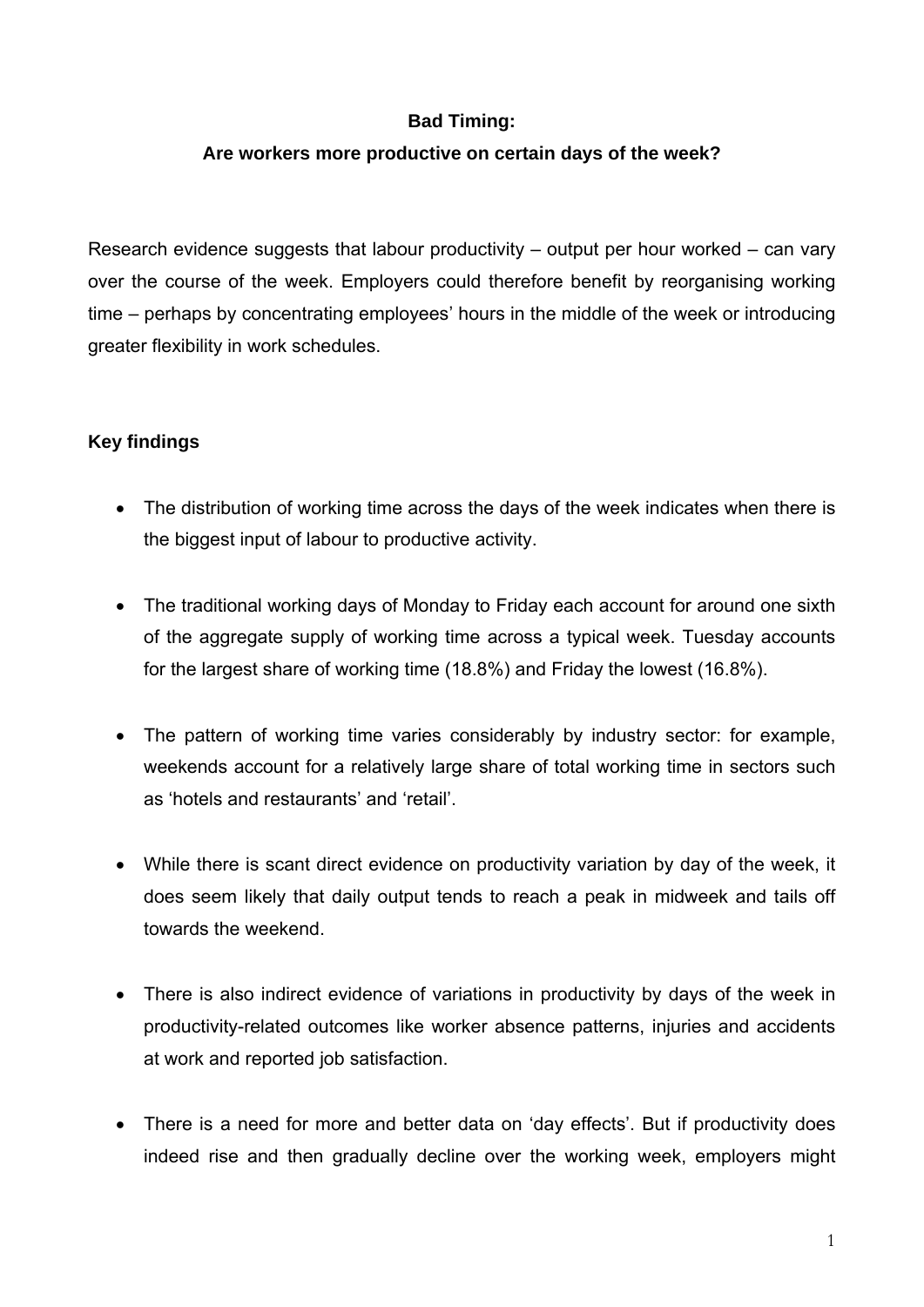reorganise their employees' working time so as to have a greater concentration of hours in the middle of the week.

- Employers might also offer even greater flexibility than is currently on offer in the scheduling of working time.
- There could also be a reconsideration of the timing of bank holidays, perhaps shifting the non-religious ones from Mondays to Fridays.
- But there are a number of important constraints on reorganising the timing of work, including more people having to work 'unsocial hours' and the need to synchronise work schedules, especially in customer-facing service sectors.
- Furthermore, workers are not randomly allocated to patterns of working time: they choose them or have them chosen by their employers for reasons that may also affect productivity. Such 'selection effects' mean that productivity will not necessarily be improved by reorganising the timing of work.

## **The research**

'Are There Day of the Week Productivity Effects?' by Alex Bryson (Policy Studies Institute) and John Forth (National Institute of Economic and Social Research) is published as Discussion Paper No. 4 from the Manpower Human Resources Lab at the Centre for Economic Performance, London School of Economics. The study is available online here: [http://www.lse.ac.uk/collections/manpower/publications/MHRLdp004/MHRLdp0004.pdf.](http://www.lse.ac.uk/collections/manpower/publications/MHRLdp004/MHRLdp0004.pdf)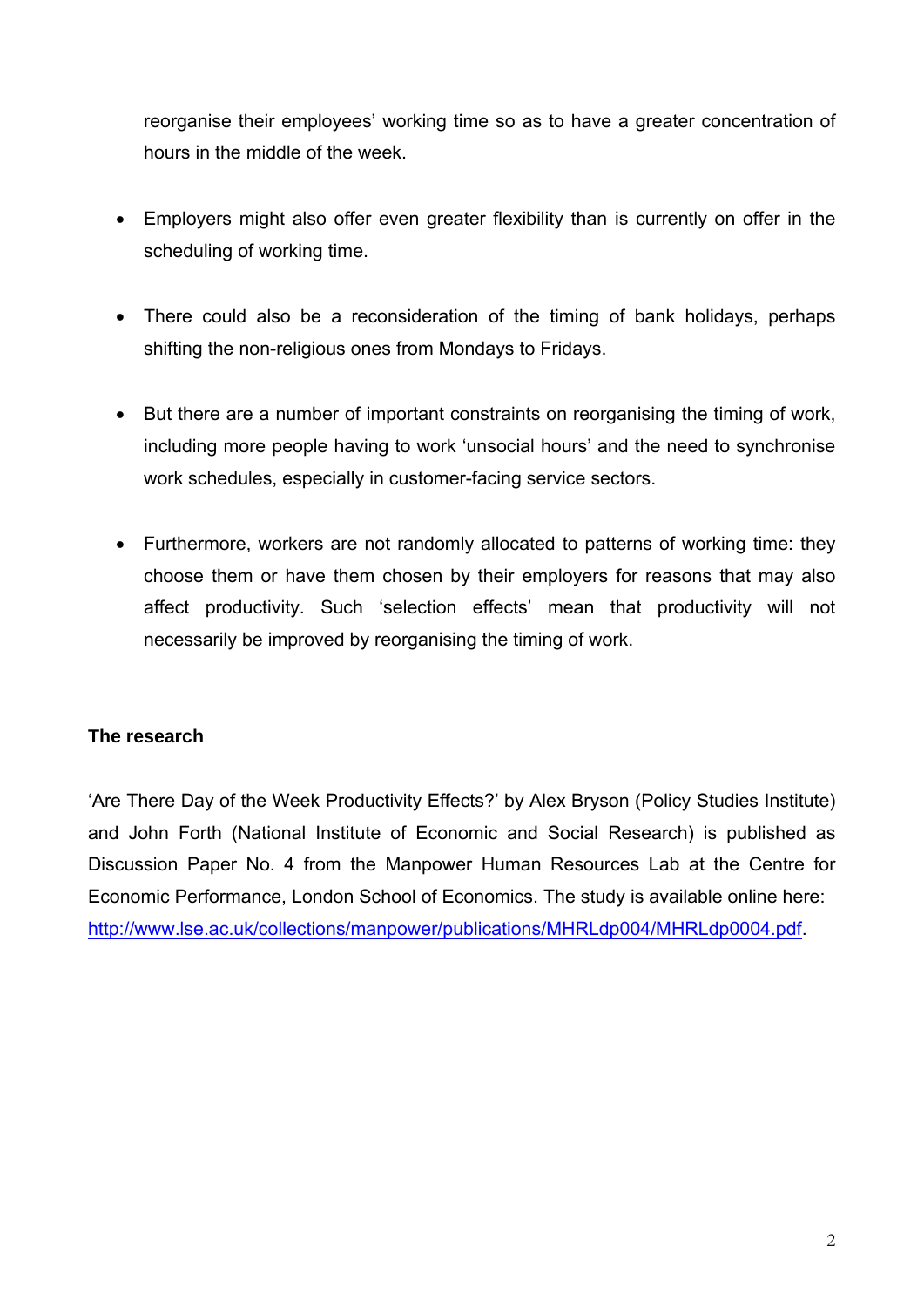#### **Background**

There is widespread anecdotal evidence about 'how hard workers work' on different days of the week. Such 'day effects' are usually thought of as nothing more than a curiosity: after all, it might be said, you can't go about changing the days of the week.

In fact, there are good reasons for investigating this issue more thoroughly. First, it is important to establish if workers really do work harder and therefore are more productive on certain days of the week – and if so, what causes such variations. Substantial dayspecific differences in labour productivity – output per hour worked – may well have implications for a country's wealth creation and for firms' business success.

Second, it may be practical to change working patterns to effect improvements in productivity. For example, workers might be persuaded or even required to redistribute their working time towards periods when they are likely to be most productive. There are a variety of ways in which this might be achieved: from direct interventions such as moving away from a 'weekend' towards rest days more evenly spread across the week and altering the days on which bank holidays fall, through to changes that might have an indirect effect on working patterns such as revised schedules for school terms.

#### **Working time across the seven days of the week**

It is very difficult to measure the effort that workers put into their jobs. But it is possible to measure their working time, and this provides some indication of the days of the week on which there is the biggest input of labour to productive activity.

For example, diary-based data in which people record how they use their time show that roughly three-quarters of all those in employment in the UK (including the self-employed) engage in some paid work on an average weekday. Just under one in three of those in employment engage in some paid work on an average Saturday and just under one in four do so on an average Sunday. Data from the Labour Force Survey indicate that nearly two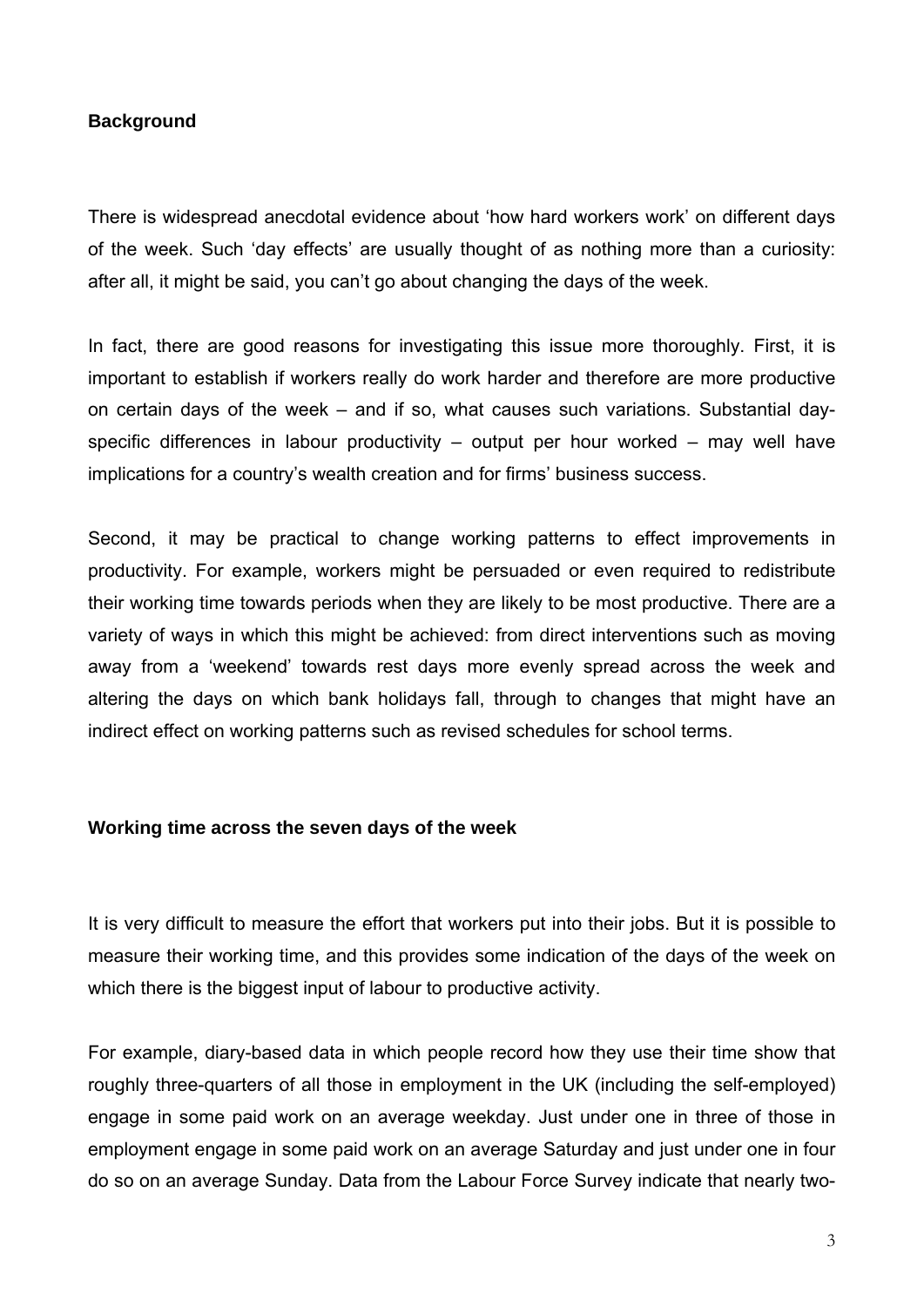thirds (63%) of those in employment work a five-day week, with a further 12% working six days and 7% working four days.

The time use data also show that the average number of minutes worked per person is around 360 minutes (six hours) on Tuesdays, Wednesdays and Thursdays, 342 minutes on Mondays and 317 minutes on Fridays. This implies that people work the longest days, on average, in the middle of the week.

The average number of minutes worked per person falls to 116 minutes on a Saturday and just 71 minutes on a Sunday. These figures naturally include a large number of zeros from those who do no work at weekends: the Labour Force Survey data indicate that 45% of men and 27% of women never work at weekends.

The average working time on Saturdays and Sundays also reflect a greater incidence of part-time work at weekends compared with Monday to Friday. Among those working on a particular day, the proportion who work six or more hours falls from around 80% on weekdays to around 50% on Saturdays and Sundays.

Combining the incidence of work with the average amount of work provided on any one day shows the distribution of working time across the seven days of the week. The traditional working days of Monday to Friday each account for around one sixth of the working time supplied in aggregate across a typical week. Among these five days, Tuesday accounts for the largest share of working time (18.8%) and Friday the lowest (16.8%). The share of working time that is supplied on Saturdays is considerably lower (5.9%) while Sundays account for the lowest share of all (just 3.8%).

As the Figure shows, this pattern varies considerably by industry sector. Weekends account for a relatively large share of total working time in sectors such as 'hotels and restaurants' (20%) and 'retail' (18%), but a relatively small share in sectors such as 'financial intermediation', 'other business services' and 'education' (each 5%).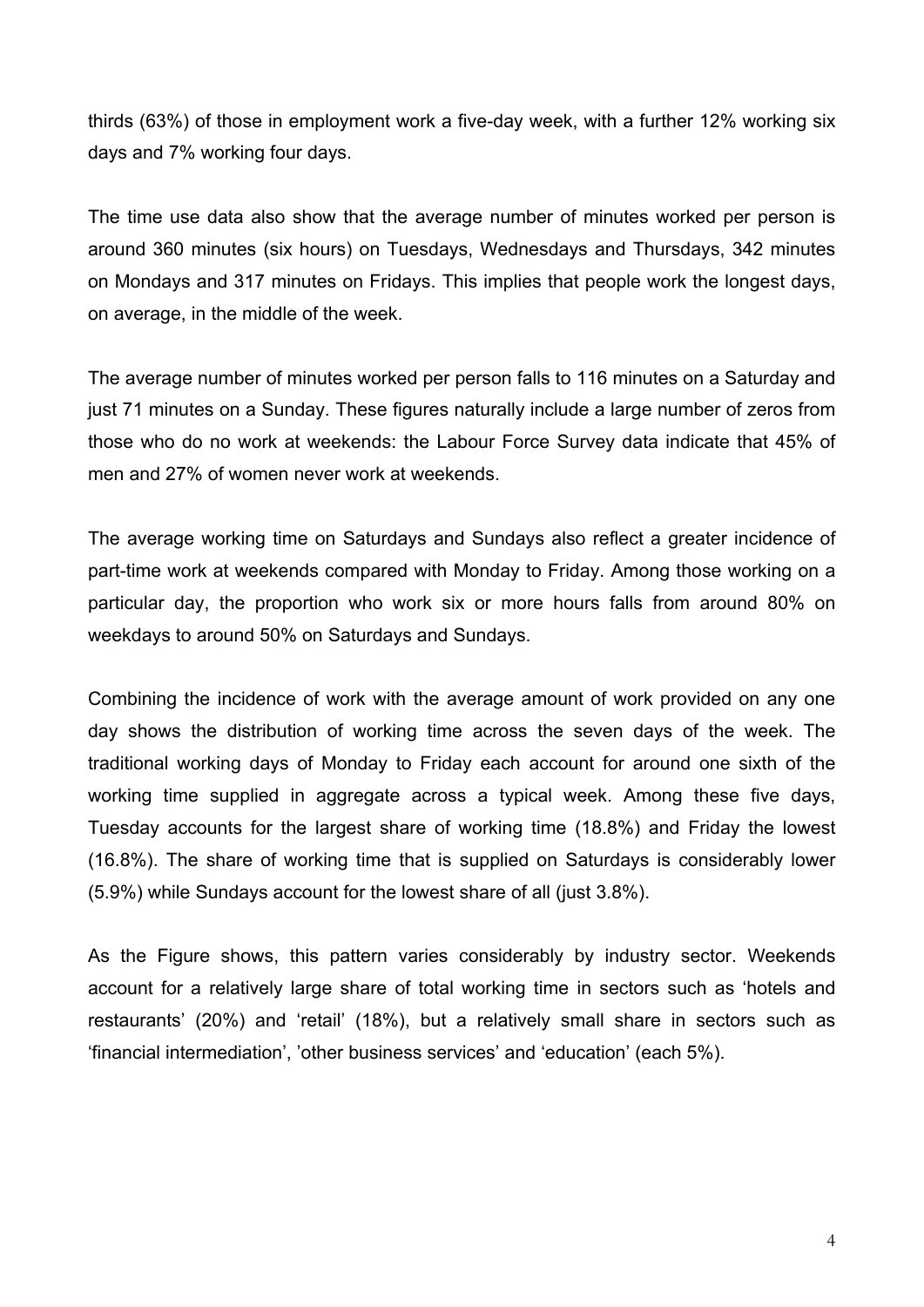**The distribution of working time in the UK across days of the week, by industry sector** 



Source: Authors' calculations from the UK Time Use Survey 2000

#### **Explaining the pattern of working time**

What explains the pattern of paid work across the working week? The Christian religion naturally accounts for the tradition of Sunday as a rest day in the UK and Europe more generally. In Islam, the day of public worship is Friday and so the working week tends to run from either Saturday to Wednesday or Sunday to Thursday. In Judaism, the day of public worship is Saturday and so the working week in Israel also tends to run from Sunday to Thursday.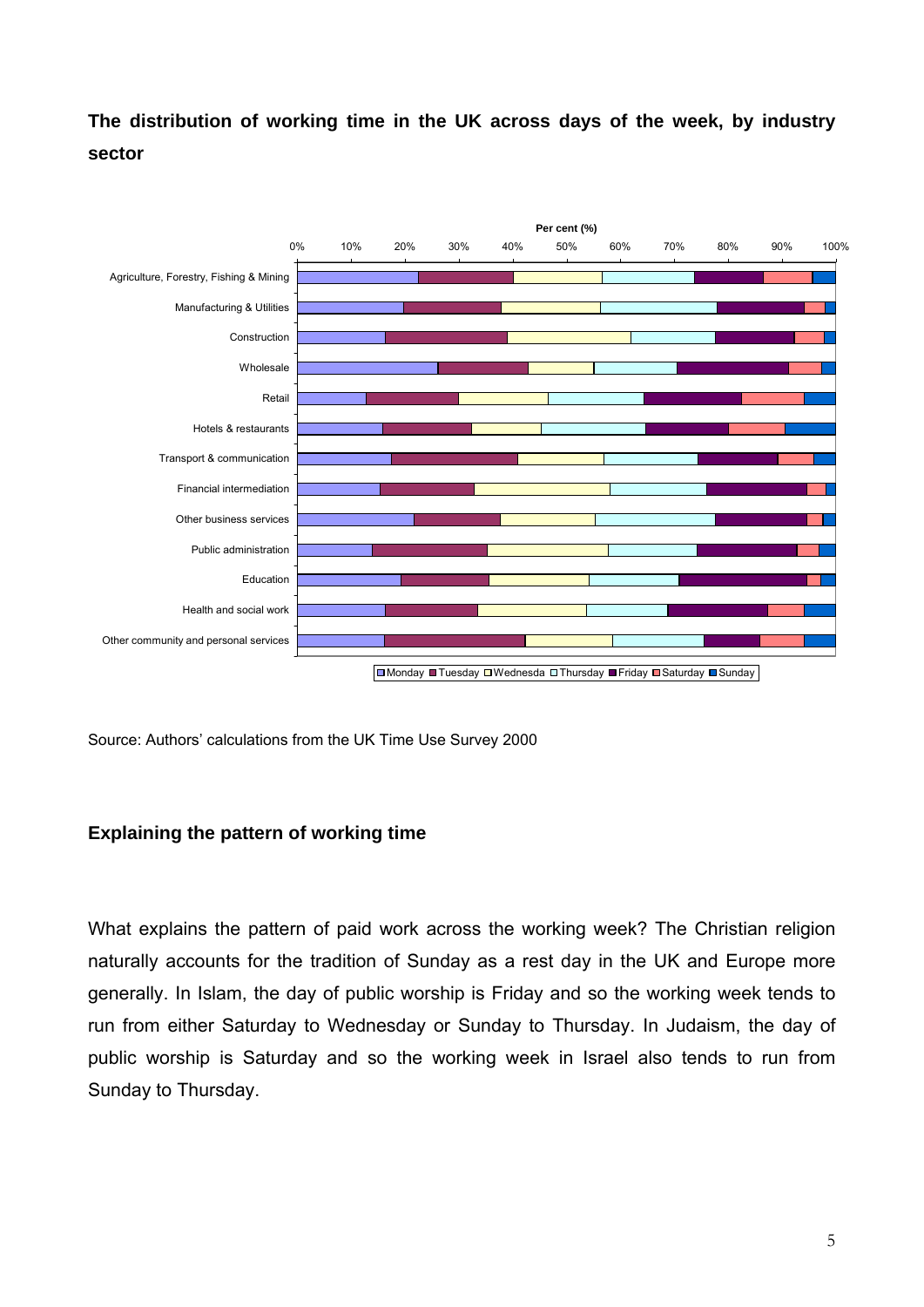The tradition of a five-day working week has its origins more in industrial history. The early industrial period in Europe tended to involve a six-day working week. But trade union campaigns led to a reduction in the working week and Saturday commonly became a day of rest alongside Sunday. Another impetus came from employers like Henry Ford who introduced a shorter working week in his car factories in combination with higher pay. Ford argued that a shorter week was no less productive, as workers came back to work fresher after two days off. He also believed that an increase in leisure time was necessary to drive an increase in the demand for consumer goods.

of working, with talk of the '24/7 society' giving the impression of a greater spread of working time into weekends, evenings and nights. The data certainly indicate that Sunday Nowadays, the focus is increasingly on departures from the Monday to Friday 9-to-5 model working increased in the UK over the 1990s, as did evening work and shift work.

sector. And a third factor is greater female participation in the labour force and, associated with it, a greater level of employee demand for flexible working hours, which has in turn been supported by government policy to encourage employers to offer such flexibility. A number of factors lie behind such trends. One is increasing competitive pressures, which encourage employers to maximise use of capital equipment and to seek new market opportunities by serving customers over a wider portion of the day. A second factor is increasing consumer demand for out-of-hours services, seen most prominently in the retail

#### **Blue Mondays and TGI Fridays**

conceivable that productivity may decline over the course of the week as a result of increasing fatigue. The two-day weekend then provides the opportunity to rest before Why might productivity vary across the days of the week? The obvious answer is the sequencing of each of the seven days. With the most common pattern of work in the UK being a five-day working week beginning on a Monday and ending on a Friday, it is beginning the working week again the following Monday.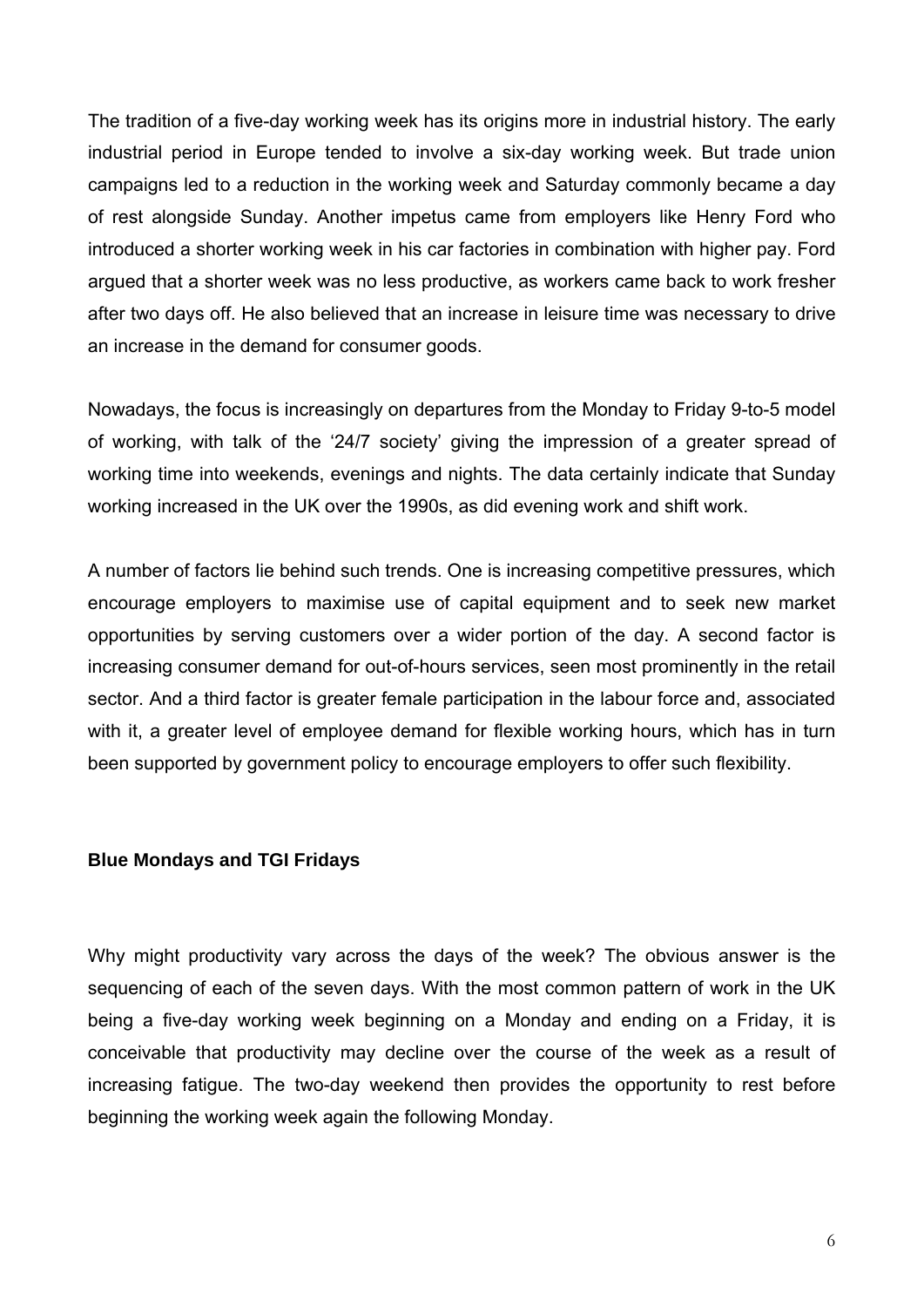On the other hand, productivity may be depressed to some degree on Mondays by workers' need to reorient themselves after two days away from the work process. It is also conceivable that workers may lack motivation on a Monday as it is the point furthest from the next available day of rest or leisure – the 'Monday blues'. The proximity of Friday to the weekend may thus result in higher levels of motivation – particularly if there is a requirement or perceived advantage in completing tasks before the weekend.

productivity may be at its peak in the middle of the working week, say on a Tuesday or Wednesday. While there is scant direct evidence on productivity variation by day of the It is unclear how these sequencing effects may balance out, but one possibility is that week, it does seem likely that daily output tends to reach a peak in midweek and tails off towards the weekend.

indications as to how productivity itself may vary: research suggests that absence tends to be higher on Mondays and lower at the end of the week. Similarly, studies in North There is also indirect evidence of variations in productivity by days of the week. Worker absence patterns, for example, are negatively related to productivity and thus can provide America find an increased probability of injury and accident reports on Mondays compared with any other day.

Psychological well-being may also influence task performance so studies of temporal variance in job satisfaction and happiness may be informative about productivity. UK survey data indicate that reported job satisfaction is higher and stress levels lower among workers interviewed on Fridays and Saturdays than among those interviewed midweek.

#### **The implications for business practice**

If, as some of this research evidence suggests, productivity does rise during the early part of the week and then gradually declines towards a low point at the end of the week, there are implications for how employers might reorganise the working time of their employees: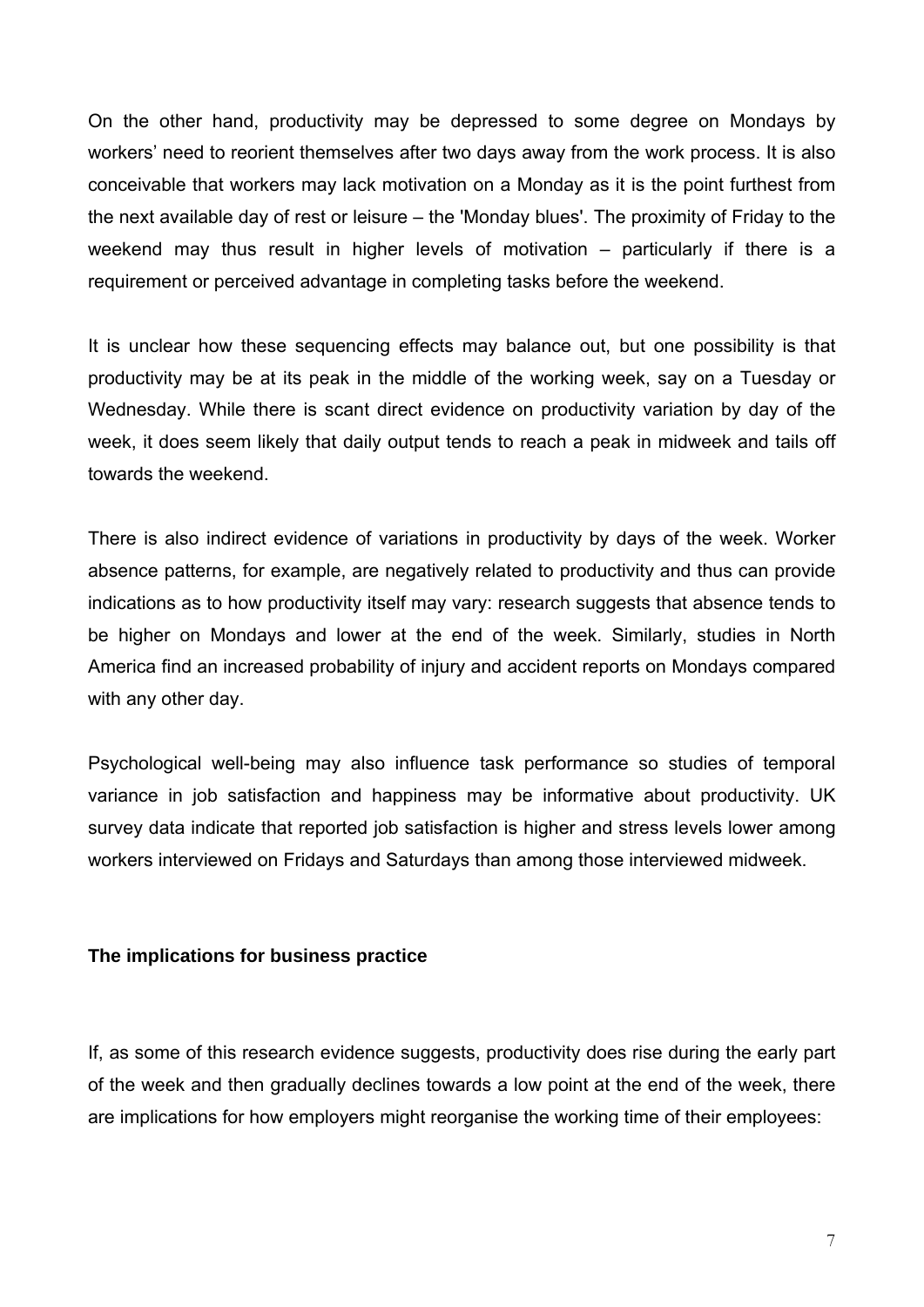- First, there could be a greater concentration of working hours in the middle of the week. Given that a substantial proportion of employees are not at work midweek and, among those who are, a substantial proportion work less than a full day, there would seem to be scope for such a redistribution of working time. At one extreme, it may mean curtailing the traditional working week to four days if the subsequent increase in output would more than offset the reduction in working time. A more likely scenario is to encourage further inequality in the distribution of hours across the traditional five days.
- across individuals depending on their personal and job characteristics. Productivity • Second, there could be even greater flexibility than is currently on offer in the scheduling of working time. While there may be certain times in the week that are most productive for the average worker, this optimal time point is certain to vary gains may be achievable if both employers and employees are encouraged to take a more creative approach to work scheduling over the week and to engage in more active discussion about how work can be scheduled in ways that maximise output.
- four non-religious bank holidays in England and Wales fall on a Monday but might reasonably be moved to a Friday if that were deemed to be the least productive day in the traditional working week. This would, of course, bring about only a negligible increase in national output across the year, but would to some small degree represent a more efficient allocation of labour. • Third, there could be a reconsideration of the timing of bank holidays. Three of the

#### **Potential constraints on reorganising working time**

is not simply the general lack of data on day effects. There is also the possibility of It is important to note that even if output does vary over days of the week, productivity will not necessarily be improved by reorganising the timing of work. The reason for this caution 'selection effects', which lead to differences across different types of worker working on different days. Workers are not randomly allocated to working time patterns: they choose them or have them chosen by their employers for reasons that may also affect productivity.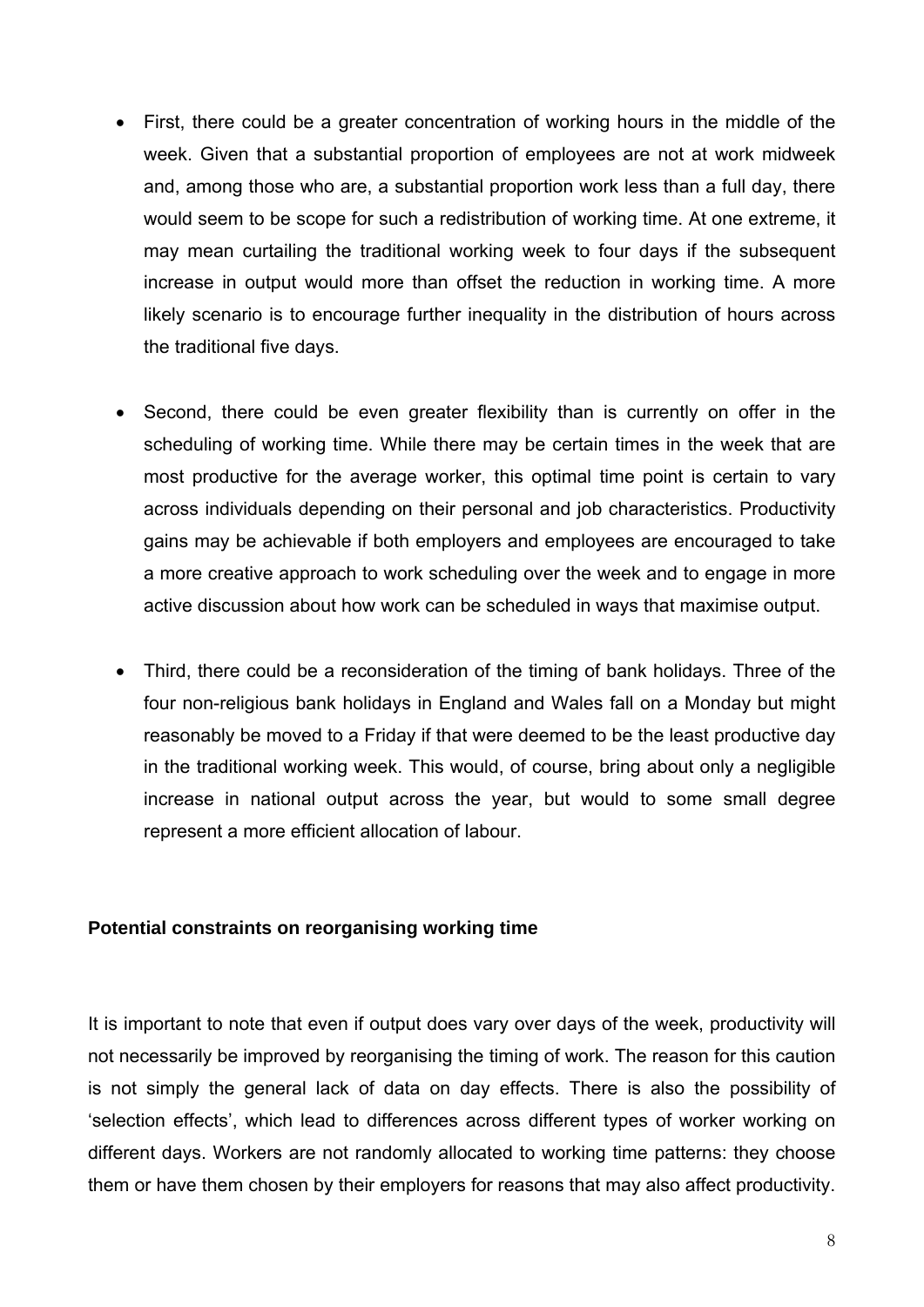In addition, there are a number of significant constraints on reorganising the timing of work. First, it seems likely that, unless the total length of the working week is to be altered or the overall size of the labour force is to be expanded, any reorganisation of working time is likely to lead to an increasing proportion of working time falling in what are usually perceived as 'unsocial hours': early mornings, evenings and weekends.

costs. Unsocial hours typically attract a wage premium as a means of compensating employees for the loss of opportunities for social interaction and the potential disruption of To the extent that any reorganisation of work does entail a greater proportion of unsocial hours, any attendant productivity gains may also be accompanied by increased wage family life. Increased wage costs will, of course, offset the value of any productivity gains to some degree, and thus have the potential to reduce the extent of any economic benefits.

be contemporaneous with labour supply, as with so many customer-facing services. Firms must continue to be able to synchronise the efforts of their workers with the requirements A further constraint arises from the need to synchronise work schedules. The time at which workers supply their labour matters, especially if demand for the product or service must of supply chains and the demands of customers. Technological advances may make this easier in some circumstances, but the 'on-demand' nature of the 24/7 society may equally present significant constraints.

and supply chains. With the increasingly inter-connected nature of society along both ational and international dimensions, it seems implausible to expect anything other than n localised adjustments. The challenge of identifying the most productive patterns of work is therefore likely to be no greater than the challenge of effecting a more productive pattern of working. Clearly, the importance of such constraints will depend critically on the extent to which any reorganisation of work is adopted universally across families, social groups, work groups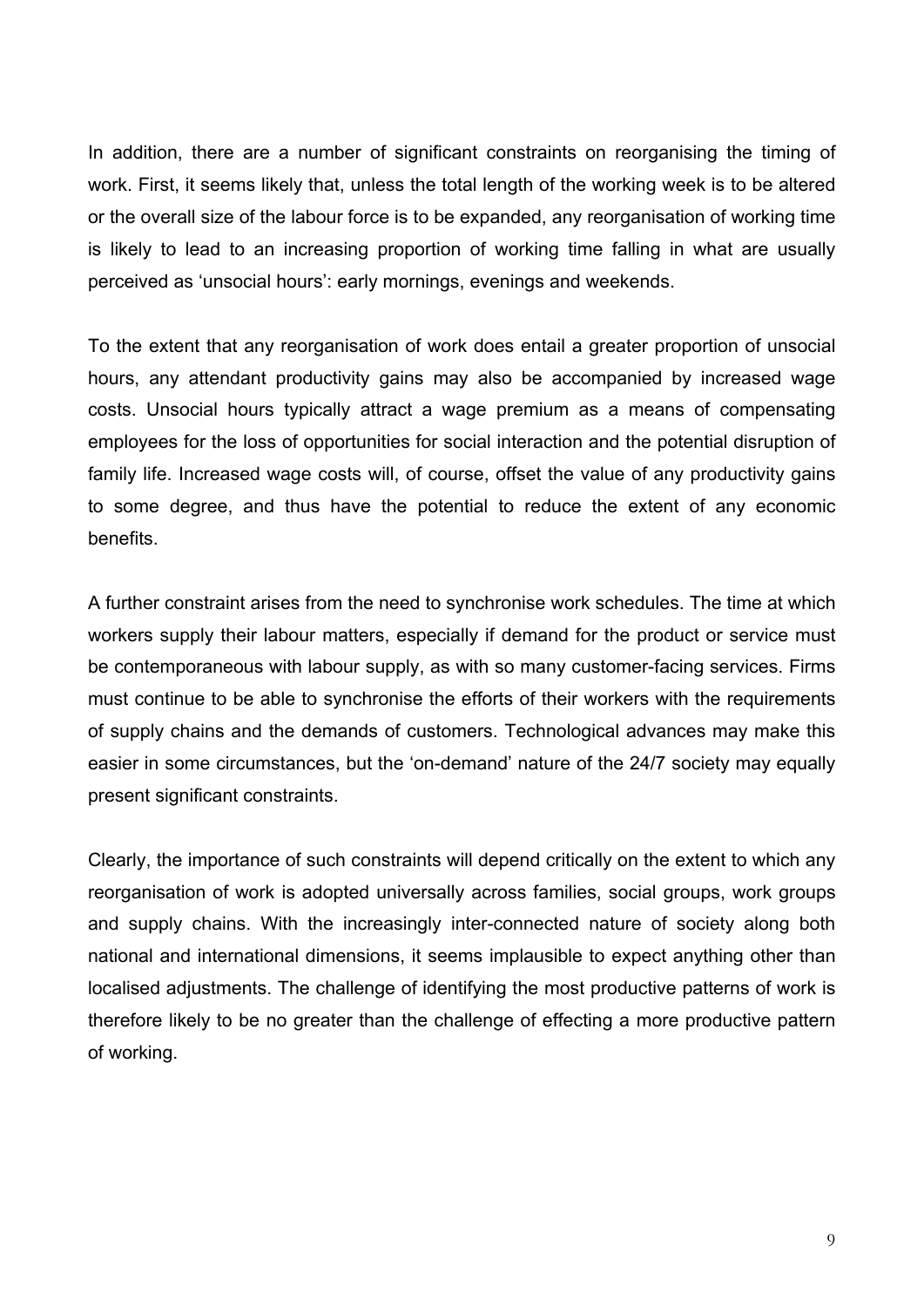## **The study**

based survey, which was conducted in 2000, asked a representative sample of individuals to record their activities in 10-minute time-slots across the course of two days. The sample was evenly distributed across the days of the week, enabling this information to be used to examine day-by-day variations in the extent to which people engage in paid work. This study surveys research evidence from a variety of studies over many years and in a number of different countries. It also analyses the detailed information on the distribution of working time across the week that is provided by the UK Time Use Survey. This diary-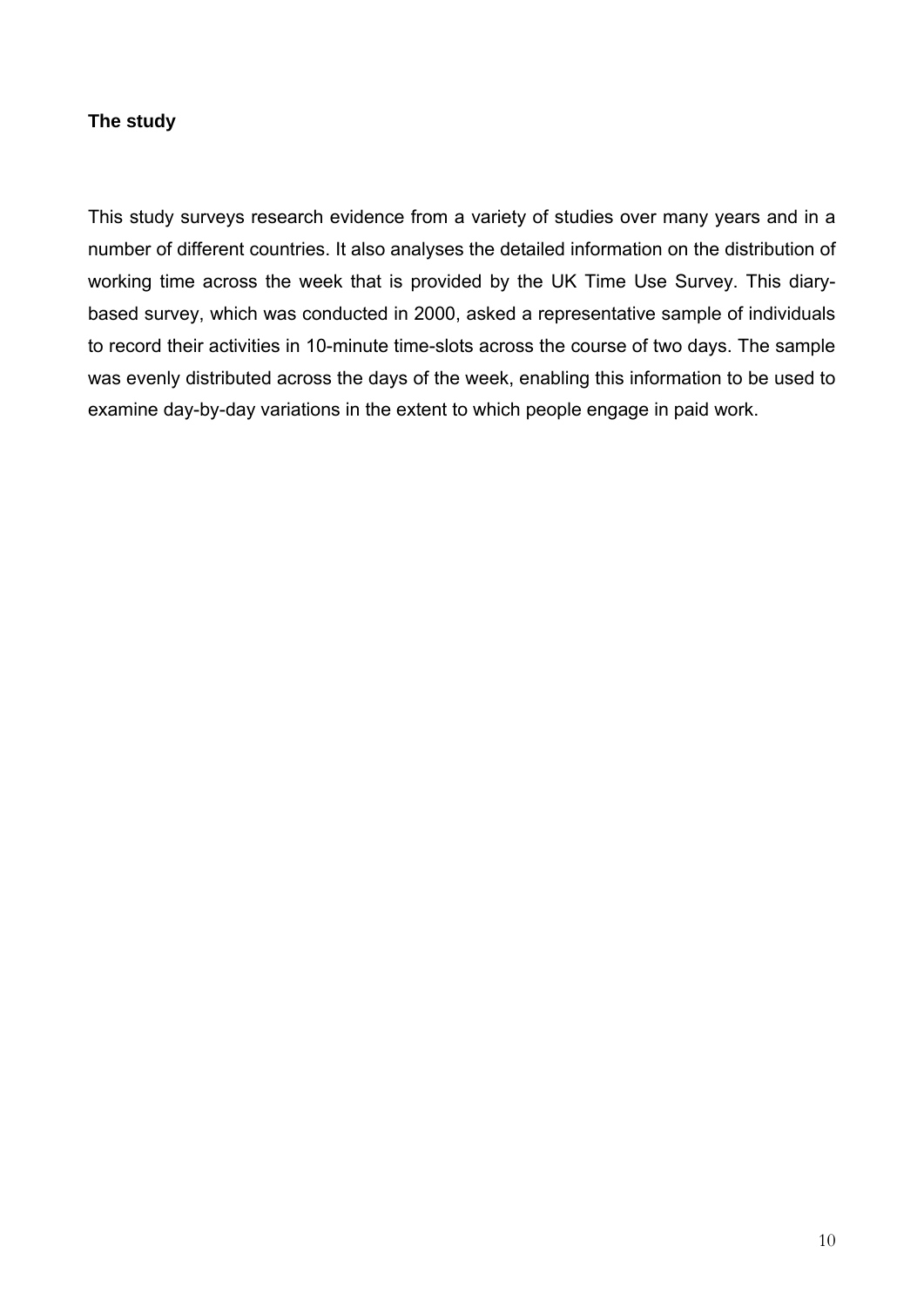## **MHRL - PAST EVENTS**

**26 April 2007** LSE BOX, 5th Floor, Tower 3 **MHRL Industry Forum: The Changing Labour Market** Prof David Autor, MIT Department of Economics, and Sir Tony Atkinson, Nuffield College, Oxford University **13 December 2006** CEP Conference Room, R405 **MHRL Industry Forum: Organisational Flexibility** Prof Peter Cappelli, Wharton School, University of Pennsylvania **20 October 2006** LSE New Theatre **MHRL Lecture: Wind Tunnel for Business** Kay-Yut Chen, Hewlett Packard **03 October 2006** CEP Conference Room, R405 **Seminar: Are Program Participants Good Evaluators?** Professor Alexander Whalley, University of California - Merced **12 September 2006** BOX, 5th floor Tower 3 **MHRL Launch Event & Industry Forum:** Dr Anna Vignoles, Institute of Education **08 May 2006** LSE Old Theatre **MHRL Lecture: Love Your Job or Hate It? The Economics of Job Satisfaction** Prof Richard Freeman, Harvard, NBER & CEP

## **MHRL PUBLICATIONS**

## **MHRLdp004**

**Are There Day of the Week Productivity Effects?** Alex Bryson (Manpower Research Fellow & PSI) and John Forth (NIESR) **July 2007**

## **MHRLdp003**

**Temporary Agency Workers and Workplace Performance in the Private Sector** Alex Bryson (Manpower Research Fellow & PSI) **May 2007**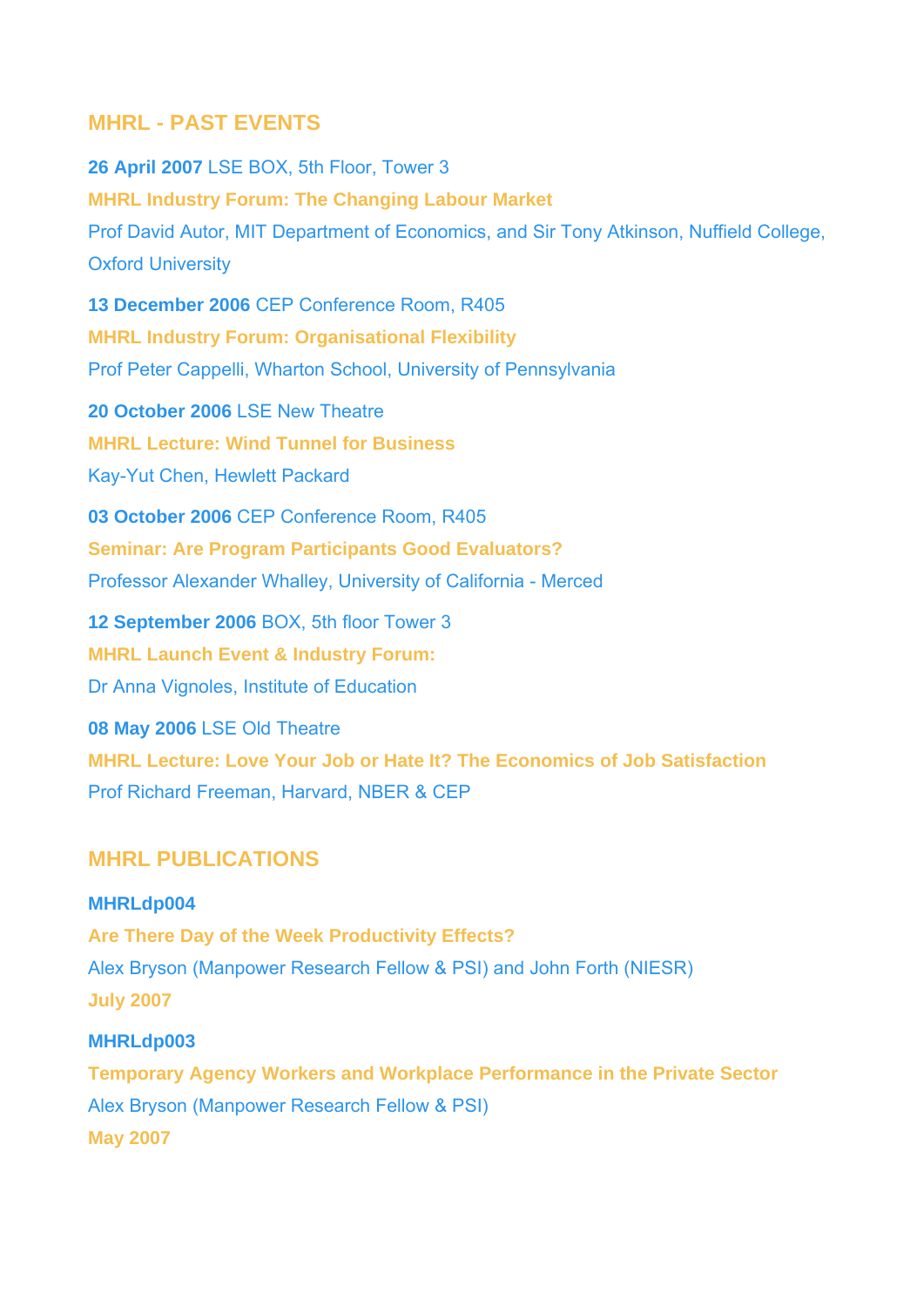## **MHRLdp002**

**Leeway for the Loyal: A Model of Employee Discretion** Francis Green (University of Kent) **April 2007 MHRLdp001 The Theory and Practice of Pay Setting** Alex Bryson (Manpower Research Fellow & PSI) and John Forth (NIESR) **December 2006**

#### **Special Report**

**Human Resources, the Labour Market and Economic Performance: A look back and a look forward from the Manpower Human Resources Lab at the Centre for Economic Performance**  Romesh Vaitilingam **September 2006**